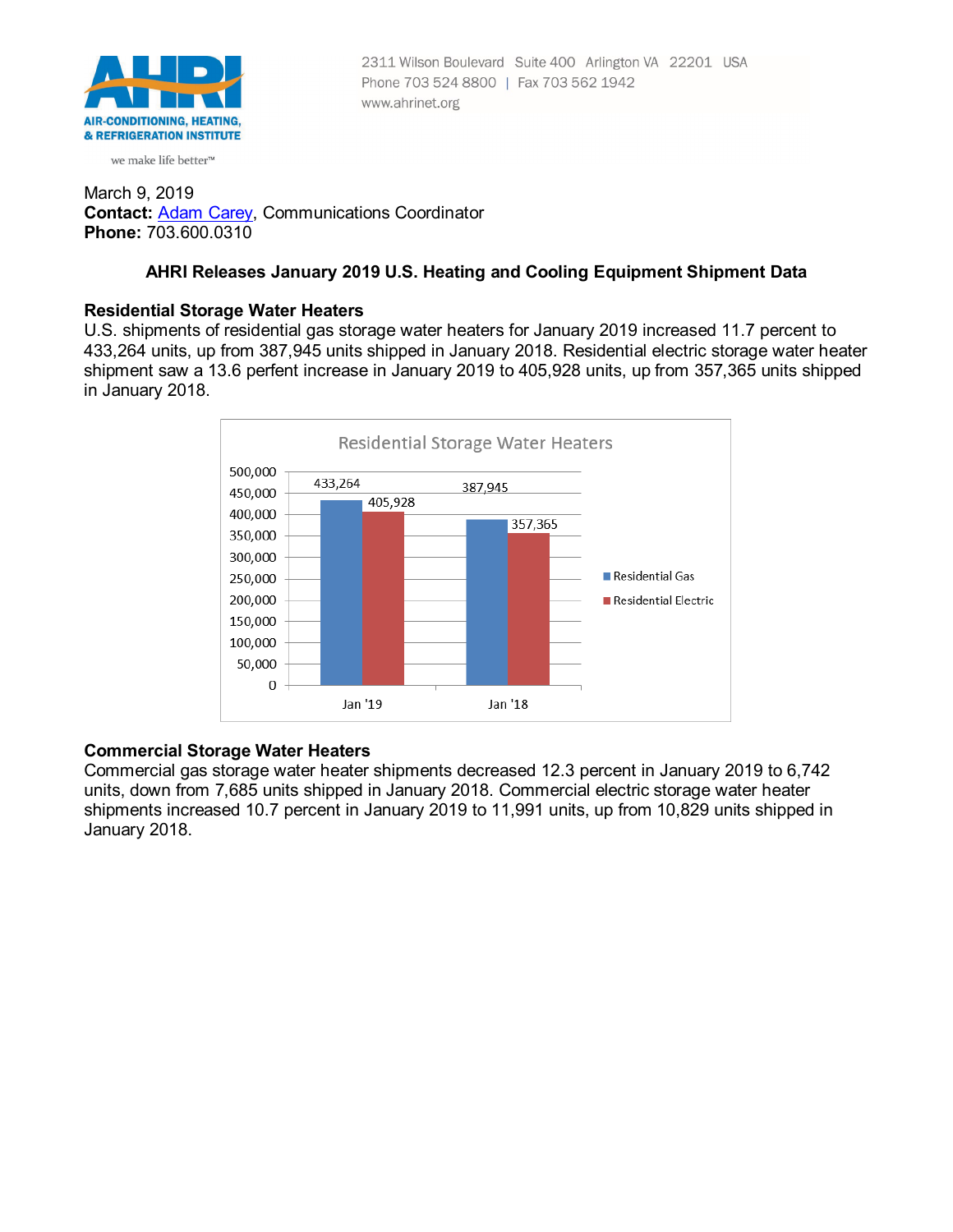

# **Warm Air Furnaces**

U.S. shipments of gas warm air furnaces for January 2019 decreased 11.6 percent to 232,321 units, down from 262,744 units shipped in January 2018. Oil warm air furnace shipments increased 10.6 percent to 3,568 units in January 2019, up from 3,226 units shipped in January 2018.



# **Central Air Conditioners and Air-Source Heat Pumps**

U.S. shipments of central air conditioners and air-source heat pumps totaled 518,988 units in January 2019, up 7.5 percent from 482,671 units shipped in January 2018. U.S. shipments of air conditioners increased 6.2 percent to 283,498 units, up from 266,857 units shipped in January 2018. U.S. shipments of air-source heat pumps increased 9.1 percent to 235,490 units, up from 215,814 units shipped in January 2018.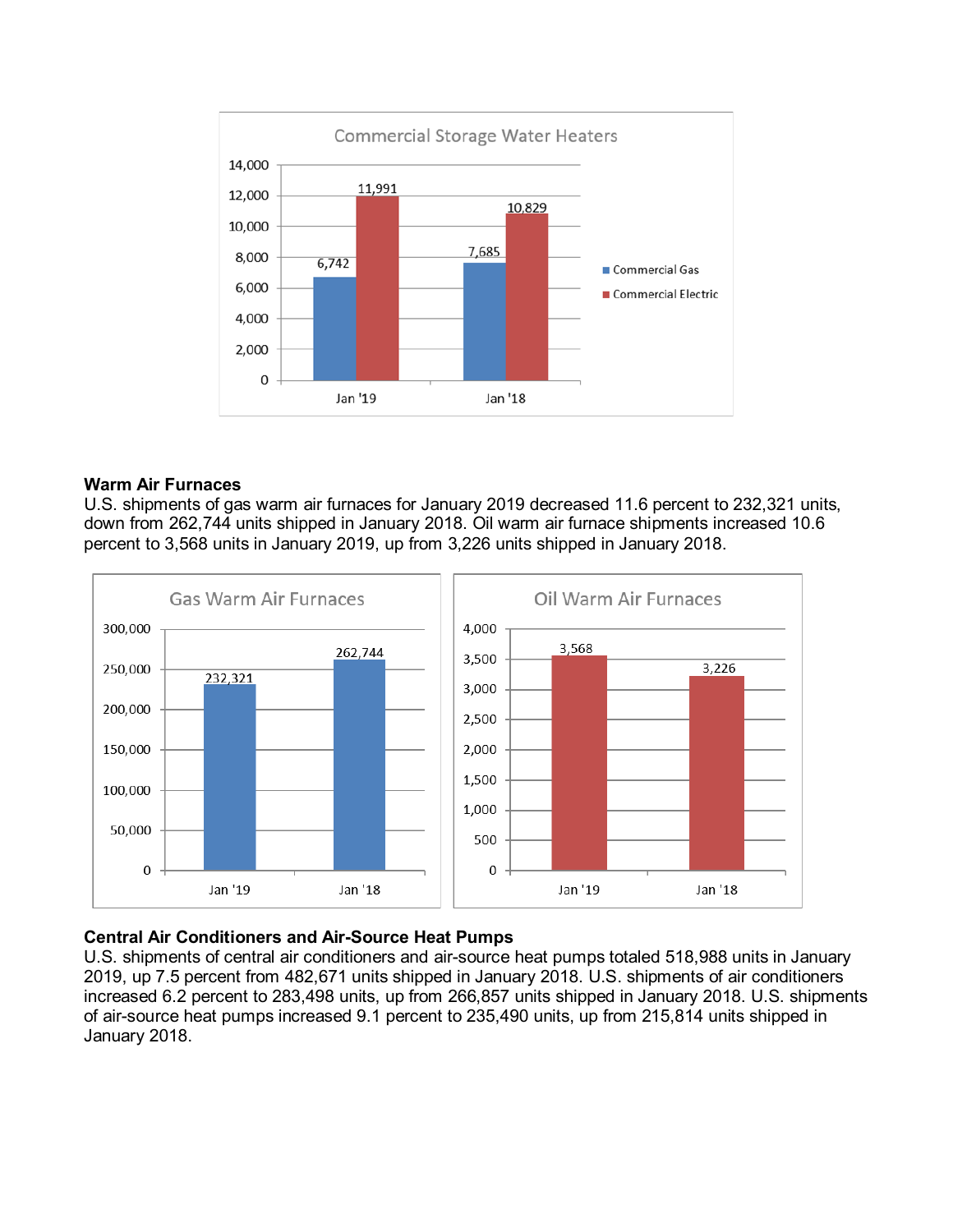

# **U.S. Manufacturers' Shipments of Central Air Conditioners and Air-Source Heat Pumps**

| Month                                           |              |                       | <b>YTD</b>                                      |              |                       |
|-------------------------------------------------|--------------|-----------------------|-------------------------------------------------|--------------|-----------------------|
| <b>Size</b><br><b>Description</b><br>(000) BTUH | <b>Total</b> | % Change<br>from 2018 | <b>Size</b><br><b>Description</b><br>(000) BTUH | <b>Total</b> | % Change<br>from 2018 |
| <b>Under 16.5</b>                               | 27,112       | 22.3                  | <b>Under 16.5</b>                               | 27,112       | 22.3                  |
| 16.5-21.9                                       | 53,678       | 17.5                  | 16.5-21.9                                       | 53,678       | 17.5                  |
| 22-26.9                                         | 100,505      | 8.9                   | 22-26.9                                         | 100,505      | 8.9                   |
| 27-32.9                                         | 76,160       | 6.0                   | 27-32.9                                         | 76,160       | 6.0                   |
| 33-38.9                                         | 105,210      | 5.4                   | 33-38.9                                         | 105,210      | 5.4                   |
| 39-43.9                                         | 39,349       | 5.4                   | 39-43.9                                         | 39,349       | 5.4                   |
| 44-53.9                                         | 55,665       | 4.1                   | 44-53.9                                         | 55,665       | 4.1                   |
| 54-64.9                                         | 41,752       | 0.6                   | 54-64.9                                         | 41,752       | 0.6                   |
| 65-96.9                                         | 7,298        | $-0.8$                | 65-96.9                                         | 7,298        | $-0.8$                |
| 97-134.9                                        | 5,277        | 0.0                   | 97-134.9                                        | 5,277        | 0.0                   |
| 135-184.9                                       | 3.246        | $-14.2$               | 135-184.9                                       | 3,246        | $-14.2$               |
| 185-249.9                                       | 1,528        | 5.0                   | 185-249.9                                       | 1,528        | 5.0                   |
| 250-319.9                                       | 1,064        | 10.6                  | 250-319.9                                       | 1,064        | 10.6                  |
| 320-379.9                                       | 246          | 10.3                  | 320-379.9                                       | 246          | 10.3                  |
| 380-539.9                                       | 313          | 28.8                  | 380-539.9                                       | 313          | 28.8                  |
| 540-639.9                                       | 214          | $-23.0$               | 540-639.9                                       | 214          | $-23.0$               |
| 640-799.9                                       | 111          | 38.8                  | <b>640 &amp; Over</b>                           | 111          | 38.8                  |
| 800.0-899.9                                     | 79           | 92.7                  | 800.0-899.9                                     | 79           | 92.7                  |
| 900.0-999.9                                     | 51           | $-10.5$               | 900.0-999.9                                     | 51           | $-10.5$               |
| 1,000.0-1,199.9                                 | 36           | 16.1                  | 1,000.0-1,199.9                                 | 36           | 16.1                  |
| 1,200.0 & Over                                  | 94           | 54.1                  | 1,200.0 & Over                                  | 94           | 54.1                  |
| <b>TOTAL</b>                                    | 518,988      | 7.2                   | <b>TOTAL</b>                                    | 518,988      | 7.2                   |

BTUHs of 64.9 and below are for residential units; 65.0 and above for commercial.

NOTE: A shipment is defined as when a unit transfers ownership; a consignment is not a transfer of ownership. Industry data is aggregated from the information supplied by AHRI member companies that participate in the statistics program and can be subject to revision. Published year-to-date data